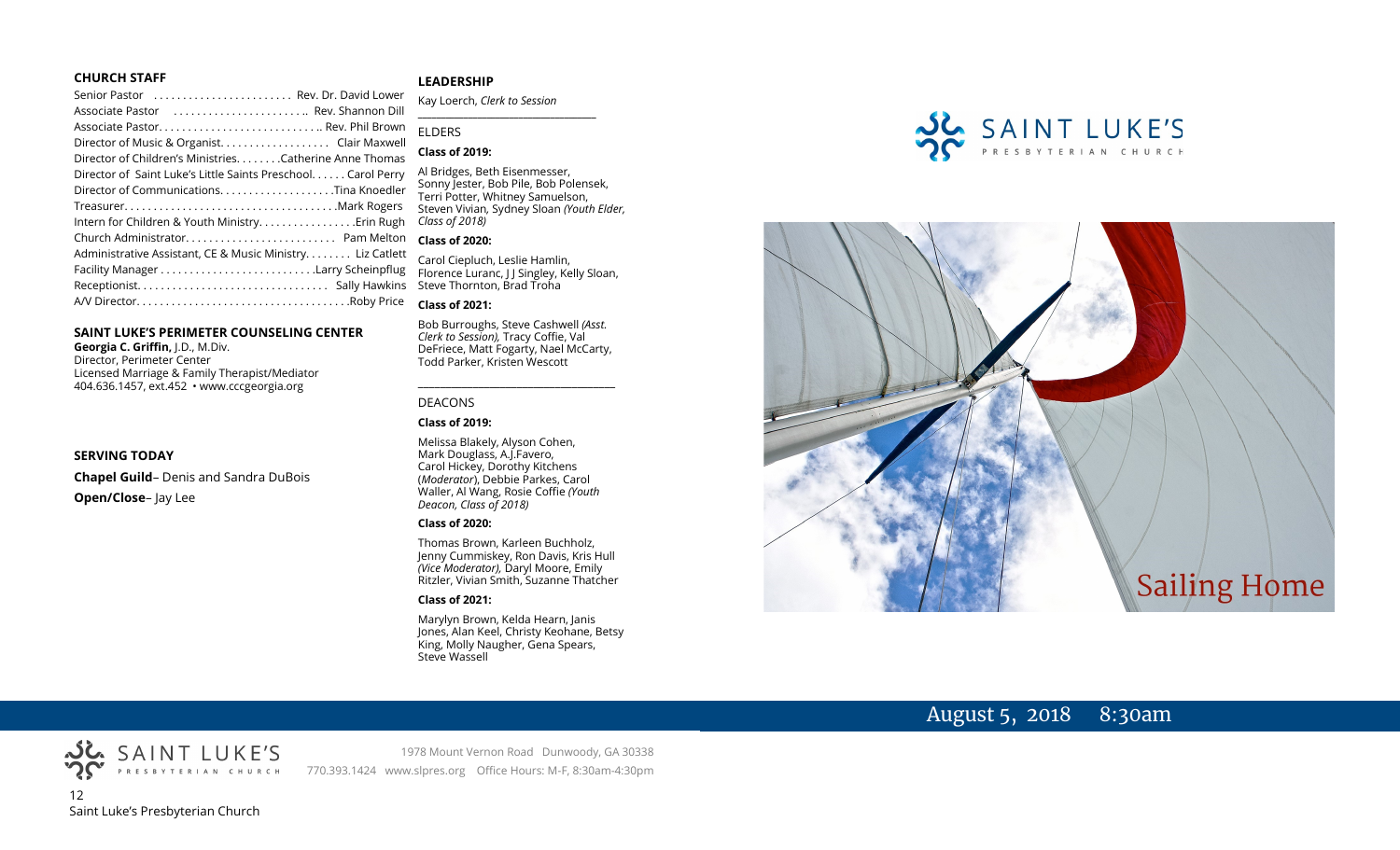

1978 Mount Vernon Road • Dunwoody, Georgia 30338 770.393.1424 • www.slpres.org

#### **August 5, 2018**  Eleventh Sunday after Pentecost

#### **Liturgical Color:** White

*Liturgical colors can orient us to the season of the church year and help to engage the sense of sight in worship. White is used to denote Communion Sunday.*

# **SUNDAY SCHEDULE**

8:30am Chapel Communion Service 9:30am Sunday School 10:30am Sanctuary Worship Service *Nursery available at all services and Sunday School.* 

# MISSION

Responding to God's call and empowered by the Holy Spirit, we invite all to join us in knowing, serving, and sharing Jesus Christ here and around the world.

# VISION

To be a beacon of faith, hope, and love– every member an active disciple in Christ's ministry.

# **WELCOME, GUESTS!**

We are delighted you are worshipping with us.

**DURING** the Welcome, please print the requested information on the Friendship Pad and pass the Friendship Pad down the pew.

**AFTER** the worship service, please join us outside the Chapel where our Pastors will be available to answer questions and provide you with a loaf of freshly-baked bread.

**FOR MORE** information about our programs, ministries or membership, please contact one of our Pastors at 770.393.1424, or visit our website: slpres.org.

# **THAT ALL MAY WORSHIP**

**ASSISTIVE** hearing devices, large print... hymnals, large print bulletins and back cushions are available. Please contact an  $\mathbf{\Omega}$ usher for further assistance.

thisted

**CHILDREN** are a precious part of our church family, and we welcome them in worship. Worship notebooks and tactile activities are available on the table just outside the Chapel doors. For your convenience, there is a Family Restroom located in the administrative office's hallway, on the first floor, near the main lobby.

#### **SCHOOL SUPPLIES FOR FAMILY PROMISE!**

As you shop with Back to School sales, you might consider picking up a few items for the children in Family Promise. Since kids of many ages enter the program at different times of the year, we'd like to stock the Day Center here at Saint Luke's with the things those kids will be needing for homework and other assignments. Please drop items in the marked bin in our main lobby between now and Sunday, August 5 – which is our annual Blessing of the Backpacks during both worship services. Copies of the wish list are outside the drop off bin in the lobby and are on the front page of the Saint Luke's website.

## **PRESBYTERIAN WOMEN (PW)**

**REGISTRATION** — On Sundays, August 12, 19 and 26, PW will have a registration table in the lobby. Presbyterian Women (PW) is a group that meets monthly for Bible study and mission-oriented projects. We hope you will plan to join us at one of our three monthly circle meetings beginning September 10 and 11.

- 2nd Monday Morning Circle, 9:30am (childcare available)
- 2nd Monday Night Circle at 7:30pm
- 2nd Tuesday Morning Circle, 9:30am

This year the Bible study will be "Cloud of Witnesses-God's Promise: I Am With You" by Amy Poling Sutherlun. Stop by our table in the lobby for more information and to register. There is a cost for the study materials; so bring your checkbook. Contact PW Moderator Sandra DuBois (sandradubois@bellsouth.net) if you have any questions. Don't miss this special opportunity to study and grow spiritually with other women at Saint Luke's!

### **FEAST THIS FALL: ALL TOGETHER NOW!**

If you've spent much time at Saint Luke's you know that we're at our best when we're together! There's more energy, more laughter, and more discovery. Our amazing church family already "gets" how we depend upon each other, even across generations, to learn about and live out our calling as followers of Christ - so it seems natural to extend this strength to our Wednesday evening Feast programming for Fall 2018. Each week's program has been carefully selected to help us create stronger connections and dig deeper in our faith. We'll be announcing the complete line-up that includes several special presenters and events soon but rest assured that ALL ages will be truly engaged each week. Of course, child care will be available for little ones…but all are welcome! Chef Quentin will be back in the kitchen, so you can also look forward to delicious dinner and fellowship as usual. Come and see the Holy Spirit at work within ALL of us!

**REALM, TIME TO LOG IN - You can now** access realm here: [https://onrealm.org,](https://onrealm.org) or by going to the member login tab at the top of our website. If you are a previous user of the former system you should be able to log in using the same credentials as before: your primary email account and your password. (Some previous passwords may not have the correct amount of digits and may need to be reset.) If you don't remember your password you can use the password reset function that is present on the login screen. If you have difficulty or if you are a 1<sup>st</sup> time user of our online services then send an email to [realm@slpres.org](mailto:realm@slpres.org) and someone will respond and help you.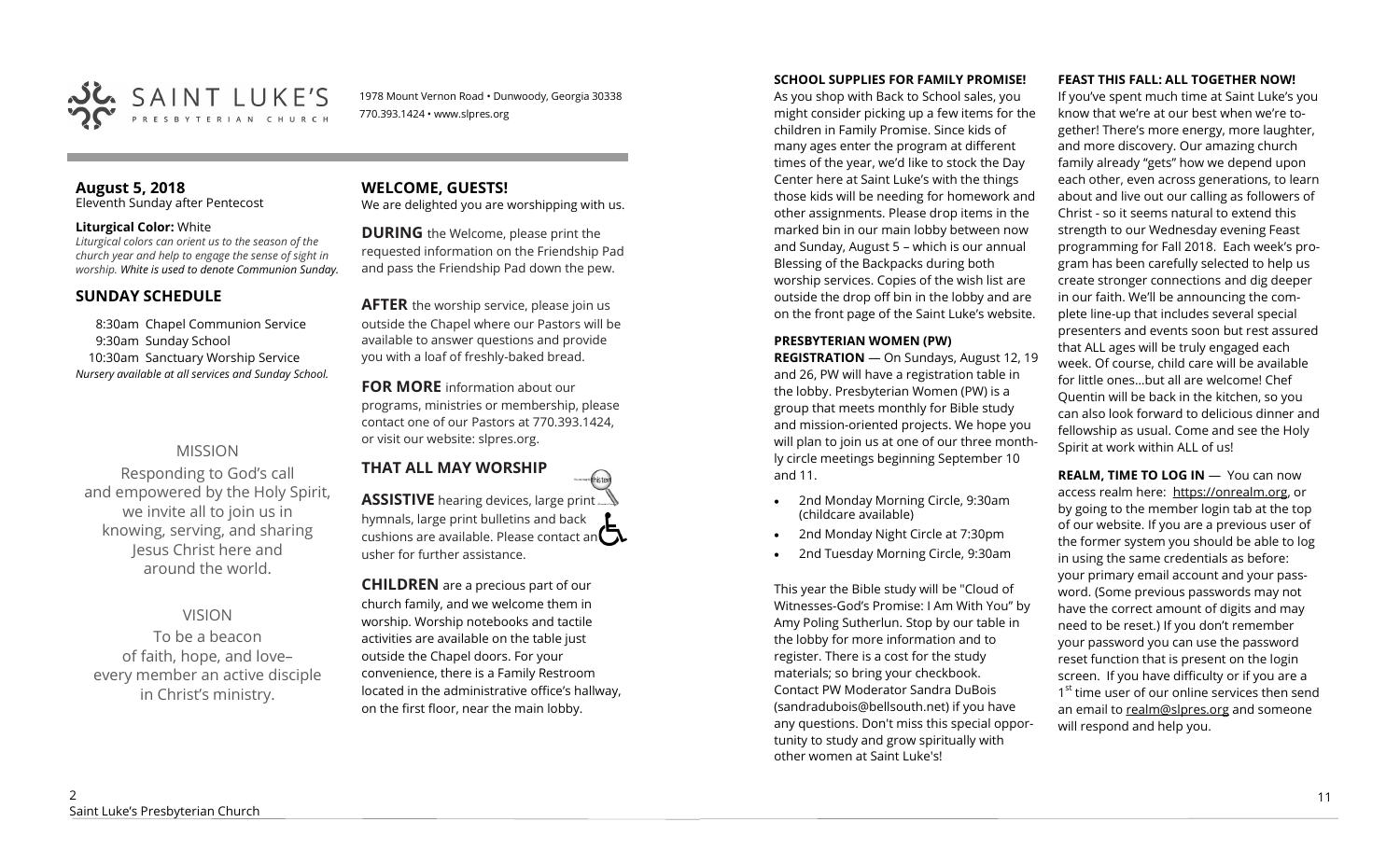# YOUTH MINISTRY

**Phil Brown philbrown@slpres.org / 770.393.1424 ext. 238**  \_\_\_\_\_\_\_\_\_\_\_\_\_\_\_\_\_\_\_\_\_\_\_\_\_\_\_\_\_\_\_\_\_\_\_\_\_\_\_\_\_\_\_\_\_\_\_\_\_\_\_\_\_\_\_\_\_\_\_\_\_\_\_\_\_\_\_\_\_\_\_\_\_\_\_\_\_\_\_\_\_\_\_\_\_\_\_

#### **HERE'S WHAT'S COMING UP IN YOUTH MINISTRY:**

### **SUNDAY SCHOOL**

Today, August 5 and next Sunday, August 12

# MUSIC MINISTRY

**Clair Maxwell clairmaxwell@slpres.org / 770.393.1424 ext. 227**   $\_$  , and the set of the set of the set of the set of the set of the set of the set of the set of the set of the set of the set of the set of the set of the set of the set of the set of the set of the set of the set of th

#### **WEDNESDAY, AUGUST 22**

Festival Ringers and Chancel Choir resume rehearsal, 6:30pm and 7:30pm, respectively.

#### **WEDNESDAY, SEPTEMBER 19**

Cherub Choir and Westminster Choir resume, both at 5pm. Cherub Choir meets in Room 203 and Westminster Choir meets in the Choir Room.

# **In Preparation for Worship**

"When the early Christians used a boat as a symbol for the church, it was never a rowboat; it was always a sailboat. That is because on the day of Pentecost, with "a sound like the rush of a violent wind" (Acts 2:1), Jesus' promise of power became a reality and drew those who believed in him into a different way of living. For these early Christians, church was a God-powered, God-led, God-resourced adventure.... As they felt the wind of the Spirit begin to blow around them that day, they raised their sails sand began the process of learning how to become sailors."

 *- Joan Gray, Sailboat Church*

**Prelude** My Song Is Love Unknown *arr. Donald Busarow* 

## **Welcome and Announcements**

*If you are new to Saint Luke's today, welcome, we are so glad you are here! We have a gift of fresh bread we would love to give to you as a token of our gratitude. Please introduce yourself after worship to receive your welcome gift.*

*Please take the time now to fill out the Friendship Pads situated at the end of each pew. Write down your names and pass the pad down the pew, so that you may greet your pew neighbors by name and that we may know you are here.*

# **Call to Worship\***

- Leader: Come, all you whose souls thirst for the living God.
- **People: We come in search of help and hope.**
- Leader: Come, you who are acquainted with grief and oppression.
- **People: We come bearing our doubts, our wounds, and our fears.**
- Leader: Come, you who are in need of good news.
- **People: We come in search of joy, truth, and light.**
- Leader: Come and find refuge in God your rock and redeemer.
- **People: Let us praise the One who is our help and hope.**
- **Opening Hymn #5\*** God the Sculptor of the Mountains
	-

# **Call to Confession\***

Leader: The Lord be with you. **People: And also with you.** Leader: Let us pray.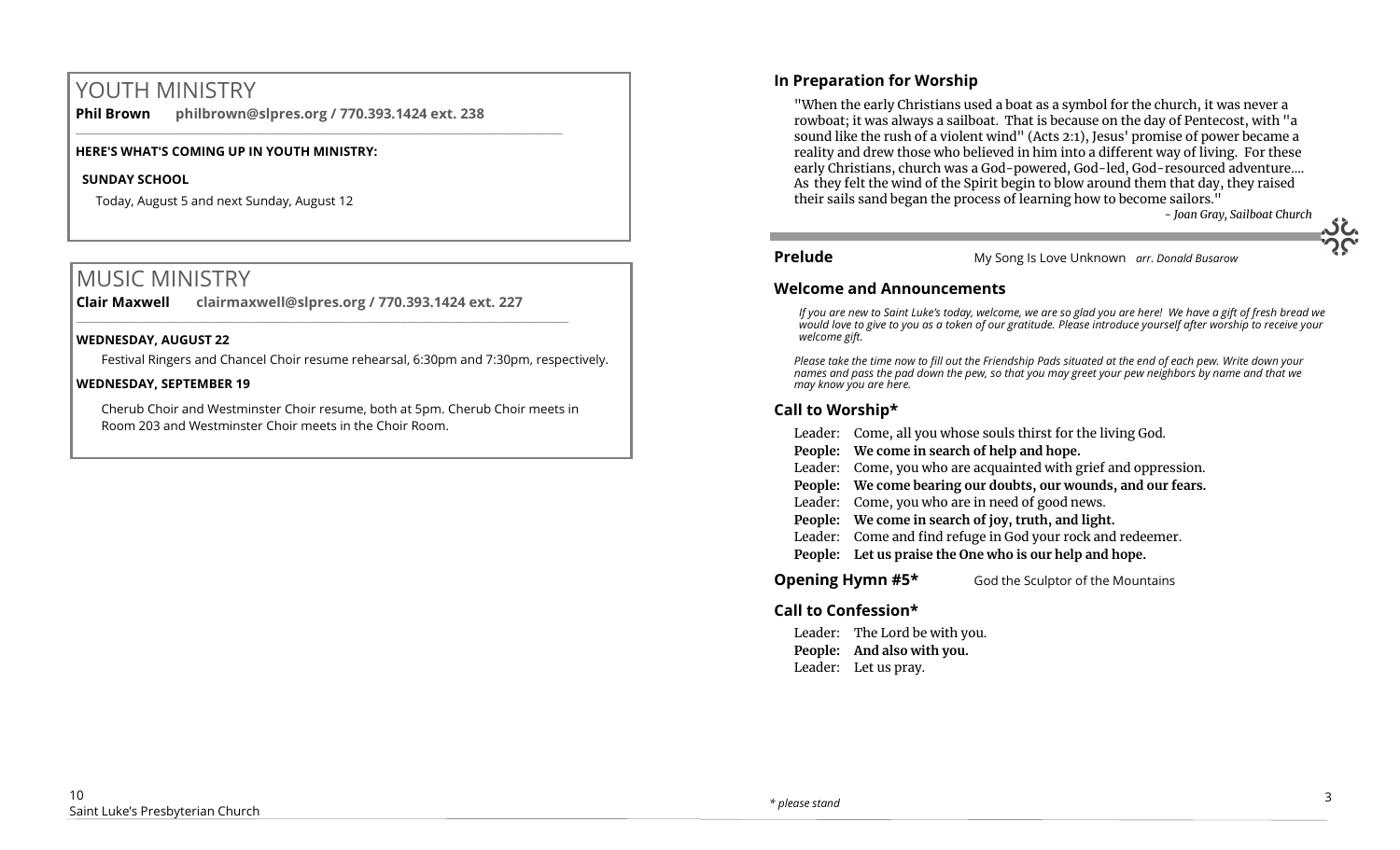# **Prayer of Confession\***

**Merciful God, so often we chart our own course, and try to row our way, with all our might, to where we want to go. Yet you have shown in Jesus Christ, the light of the world, that faith in you is the way, the truth, and the life. Have mercy on our self-reliance. Help us believe in you and trust in the ways you guide us. You have shown in the Holy Spirit a holy power by which we can be moved and guided. Help us to put down our oars and hoist a sail, knit of prayers, to be directed and propelled by you to the place of promise where you are always leading us. Hear now the silent prayers on our hearts...**(*Silence is kept for personal reflection.)*

Leader: Lord, in your mercy. **People: Hear our prayer. Amen.**

# **Assurance of Forgiveness\***

**Song of Praise #288\*** Spirit of the Living God

**Spirit of the living God, fall afresh on me. Spirit of the living God, fall afresh on me. Melt me, mold me, fill me, use me. Spirit of the living God, fall afresh on me.**

# **Passing the Peace of Christ\***

Leader: May the peace of Christ be with you. **People: And also with you.** 

# **Prayer for Illumination**

**Scripture Reading** Jeremiah 29:1-14, *page 731 of the Old Testament* 

Leader: The Word of the Lord. **People: Thanks be to God.** 

**Tell Us Our Story Blessing of the Backpacks Shannon Dill** *Children are always welcome to stay in worship. If preferred, parents may take their child(ren)* 

*to the nursery.*

**Sermon** "Sailing Back Home" David Lower

# S P L A S H ! CHILDREN'S MINISTRIES

**Catherine Anne Thomas cathomas@slpres.org / 770.393.1424 ext. 228** 

#### **SUMMER SUNDAY SCHOOL FOR CHILDREN**

Ages 3 through Kindergarten will meet in Room 120 today, August 5 and then August 12 for a series entitled, "God Helps Me"! 1st grade through 5th grade will prepare for "Are you Smarter than a 5th Grader?" with our House to House Adult Education Class. On August 12 the children will take on the parents in a competition showdown.

**\_\_\_\_\_\_\_\_\_\_\_\_\_\_\_\_\_\_\_\_\_\_\_\_\_\_\_\_\_\_\_\_\_\_\_\_\_\_\_\_\_\_\_\_\_\_\_\_\_\_\_\_\_\_\_\_\_\_\_\_\_\_\_\_\_\_\_\_\_\_\_\_\_\_\_\_\_\_\_\_\_\_\_\_\_\_\_\_\_\_\_\_\_\_\_\_\_\_\_\_\_\_\_\_\_\_** 

#### **HAPPY NEW YEAR!**

Yes, that's right. Leading children is a fun way to share faith with the younger members of our church family. We know you're busy. That's why we get enough adults in each class to "job share", which allows you to coordinate your own schedule with your class teaching partners. And if you're scheduled and something comes up, we can still make it work. You get all the appreciation with none of the guilt! You don't have to be an expert on Bible stories, either. We have the lessons planned and prepared. You just might learn something, too!

*Needs vary by class; for more information – or to reserve your spot – please reach out to [cathomas@slpres.org](mailto:cathomas@slpres.org) .* 

# **EYEWITNESS TO THE NEW TESTAMENT**

Make plans now to attend this much anticipated event! Sunday, August 26 from 9:30am-10:15am. This is the same day as our pancake breakfast and the unveiling of our new New Testament Bible timeline. Choose your part in the church lobby.

## **NEW WAYS TO WORSHIP!**

Worship activities aren't just for kids...many of us are more engaged in listening when our hands are busy. That's why we have brand-new worship carts parked outside the sanctuary filled to the brim with all kinds of ways to make our SLPC family feel closer to God. Pick from clipboards with blank paper, worship-related coloring sheets, mazes & puzzles, crayons, seasonal materials, and lots of fidget and manipulative toys. Special thanks to the worship committee for funding this important project!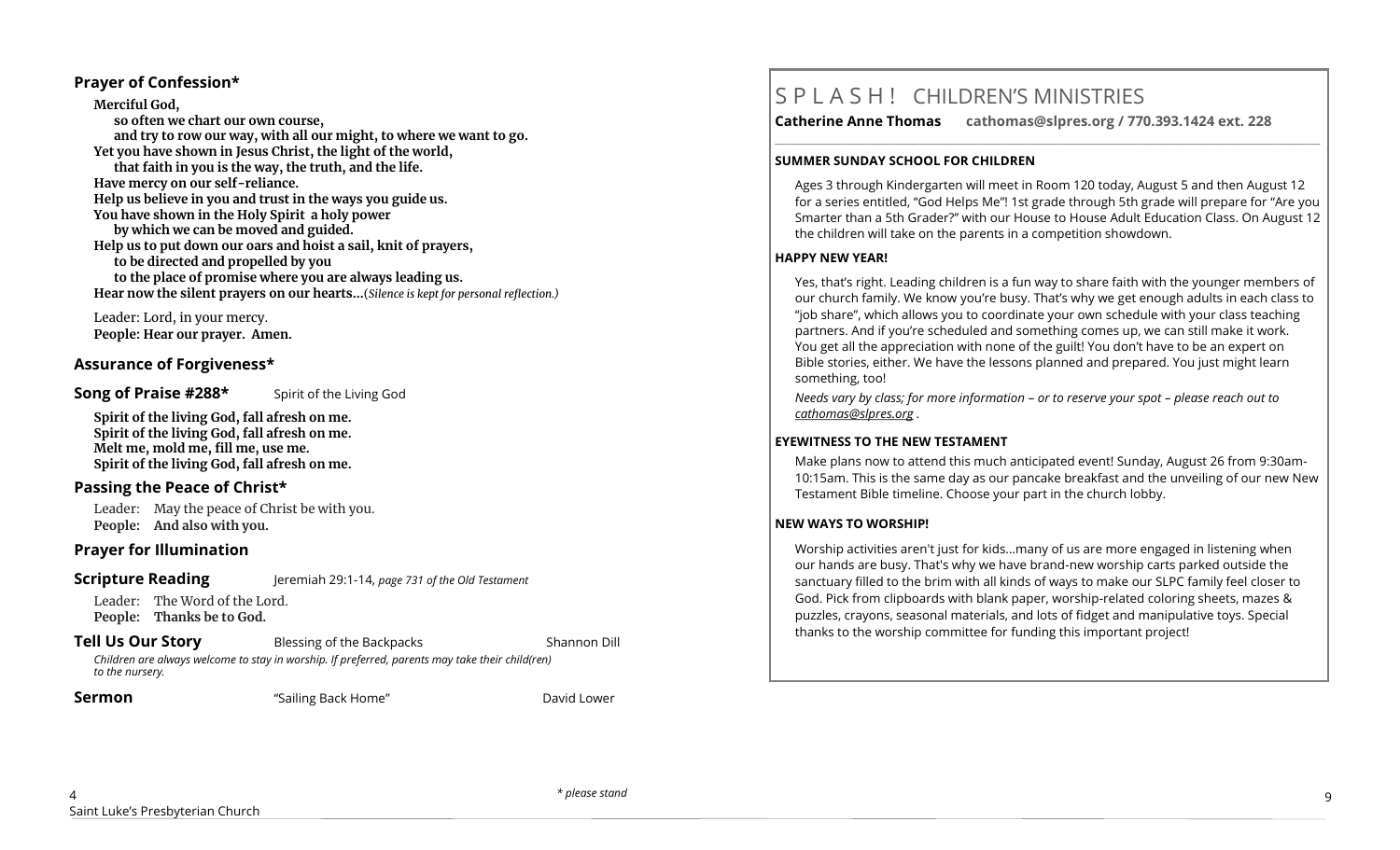# ADULT MINISTRY

**Shannon Dill shannondill@slpres.org / 770.393.1424 ext. 229** 

## **ADULT SUNDAY SCHOOL**

Individual classes have begun. Please see the website for a full description of each class. (http://slpres.org/program-ministries/adult-ministry/sunday-school)

 $\_$  ,  $\_$  ,  $\_$  ,  $\_$  ,  $\_$  ,  $\_$  ,  $\_$  ,  $\_$  ,  $\_$  ,  $\_$  ,  $\_$  ,  $\_$  ,  $\_$  ,  $\_$  ,  $\_$  ,  $\_$  ,  $\_$  ,  $\_$  ,  $\_$ 

Faith Foundations: Room 232 House to House: Room 203 Seasons of the Spirit: Room 231/233 Soul Food: Room 234/236

#### Summer schedule for each adult education class is noted below:

Faith Foundations meets all summer. House to House will resume on August 5. Seasons of the Spirit will meet all summer. Soul Food will resume on August 26.

## **FRIDAY MORNING MEN'S BIBLE STUDY**

Fellowship and Bible study every Friday from 6:40-8am in the Parlor with Dan Joyce.

## **BIBLE STUDY: "WAYFARERS"**

Come join David, Shannon or Phil as this week's preacher leads a study of the scripture for the upcoming Sunday's worship. Meet on Wednesdays at 10am in the church library.

# **LOVE DOES WOMEN'S GROUP**

This group will resume for fall beginning on Thursday, August 9, 7:30pm-9:30pm. Location to be announced shortly. Newcomers are very welcome and please feel free to contact Shannon Dill with any questions, shannondill@slpres.org. The group generally meets the second Thursday of the month. The book, *Everybody, Always: Becoming Love in a World Full of Setbacks and Difficult People* by Bob Goff provides the framework for lively conversation. Hope you will join us.

# **Affirmation of Faith\* from A Brief Statement of Faith**

**We trust in God the Holy Spirit, everywhere the giver and renewer of life. The Spirit justifies us by grace through faith, sets us free to accept ourselves and to love God and neighbor, and binds us together with all believers in the one body of Christ, the Church. The same Spirit who inspired the prophets and** apostles **rules our faith and life in Christ through Scripture, engages us through the Word proclaimed, claims us in the waters of baptism, feeds us with the bread of life and the cup of salvation, and calls women and men to all ministries of the church. In a broken and fearful world the Spirit gives us courage to pray without ceasing, to witness among all peoples to Christ as Lord and Savior, to unmask idolatries in Church and culture, to hear the voices of peoples long silenced, and to work with others for justice, freedom, and peace. In gratitude to God, empowered by the Spirit, we strive to serve Christ in our daily tasks and to live holy and joyful lives, even as we watch for God's new heaven and new earth, praying, "Come, Lord Jesus!"**

# **Offering Invitation**

*Giving is a tangible sign of worship. If you give electronically, there is a blue, laminated, electronic giving card in the pew rack to place in the offering plate as it is passed.*

# **Offertory (Duet)** Our Father, By Whose Name *arr. Donald Busarow*

**Song of Thanksgiving #581\*** Glory Be to the Father

**Glory be to the Father, and to the Son, and to the Holy Ghost. As it was in the beginning, is now, and ever shall be. World without end. Amen.**

# **Holy Communion**

*Communion will be served by intinction (dipping the bread into the cup). Everyone is invited to participate in the sacrament. The cup holds grape juice, not wine, during this service. A server with gluten-free wafers will be standing directly in front of the communion table for those who prefer this option. If you would prefer to be served where you are sitting, please raise your hand.*